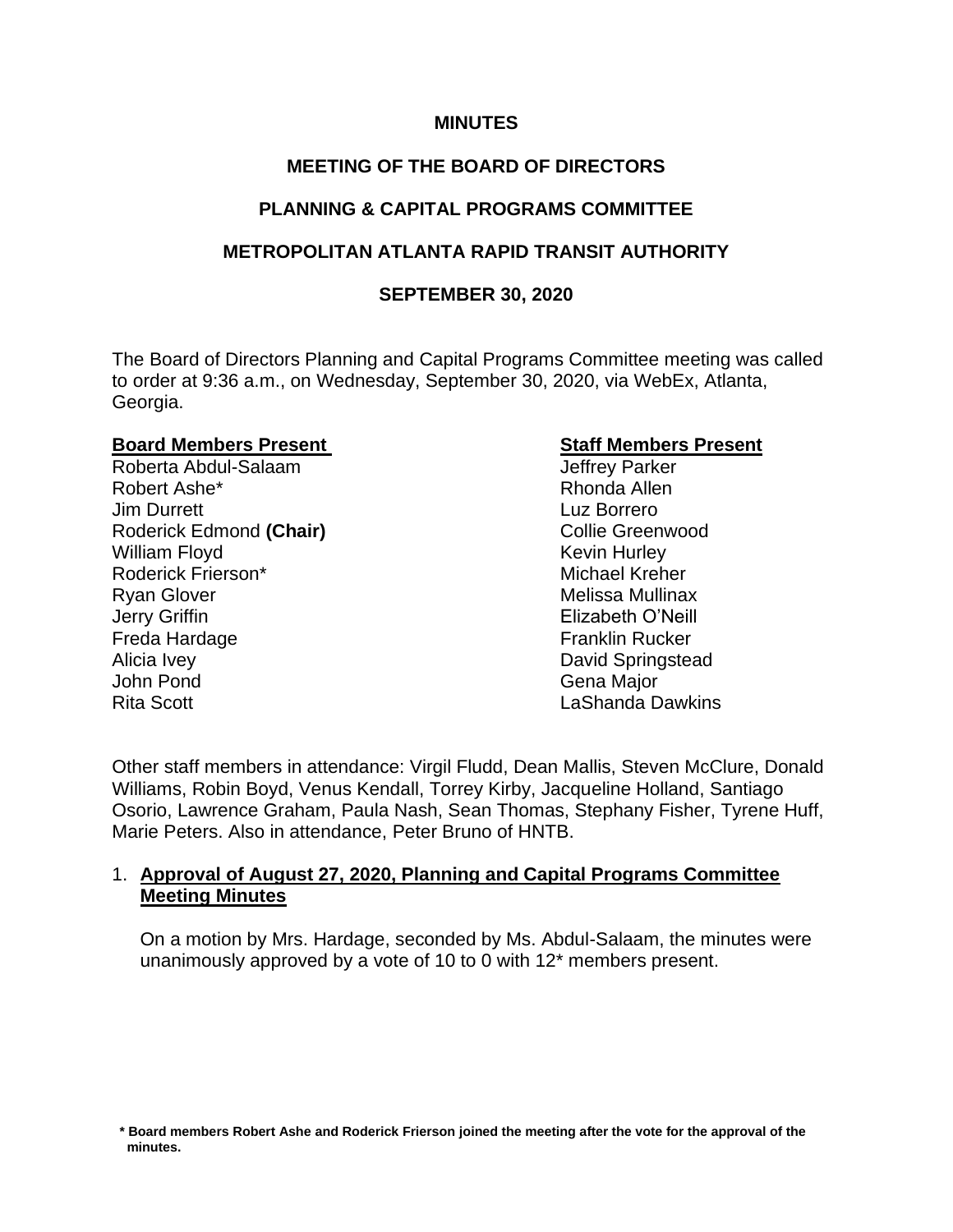# 2. **Resolution Approving the Intergovernmental Agreement Between MARTA and the City of Atlanta for the Redevelopment of Airport Rail Station**

Franklin Rucker, Chief Capital Programs, stated that MARTA hopes to have the City of Atlanta's review of the agreement shortly and that he would only be doing a brief overview of the agreement. He plans to present the resolution for approval at the upcoming Board of Directors Meeting scheduled October 8, 2020, if we have received the City's concurrence by that time.

#### 3. **Resolution Authorizing the Approval of the Fiscal Year 2021 Bus, Rail and Mobility Service Standards**

Donald Williams, Director Short-Range Planning presented the above resolution for approval.

- FY20 Major Changes made the document more legible and updated the process
	- $\circ$  Introduced two new service tiers (limited express and peak only bus)
	- o Distinguished between service standards (targets for service changes) and service design guidelines (guidance as funding and context allows)
	- o Used more public-facing language (headways and capacity)
	- o Added a stand-alone Executive Summary
	- o Consolidated language in the introduction chapter
	- o Included Best Practices
	- o Added "Clean Stations and Vehicles" to Service Design Guidelines
- FY21 Minor Changes Section
	- o No Policy changes
	- o Minor text changes:
		- "Amenity" rather than "shelter" when language is not specific to amenity type
		- Adjustments to capitalization for consistency
	- o Updates to reflect current practice
		- Removal of "proximity to other shelters" from the prioritization section
		- Edits to the concrete pad line to allow for variation
	- o Next Steps Board Approval Oct 2020

On a motion by Mr. Griffin, seconded by Ms. Ivey, the resolution was unanimously approved by a vote of 11 to 0, 1 abstained vote, with 12 members present.

### 4. **Resolution Authorizing Advertising for Disposition of Property Rights in Parcel D3212; an Abandoned Rail Spur Located on the Northwest Side of New Peachtree Road, Chamblee, DeKalb County, Georgia**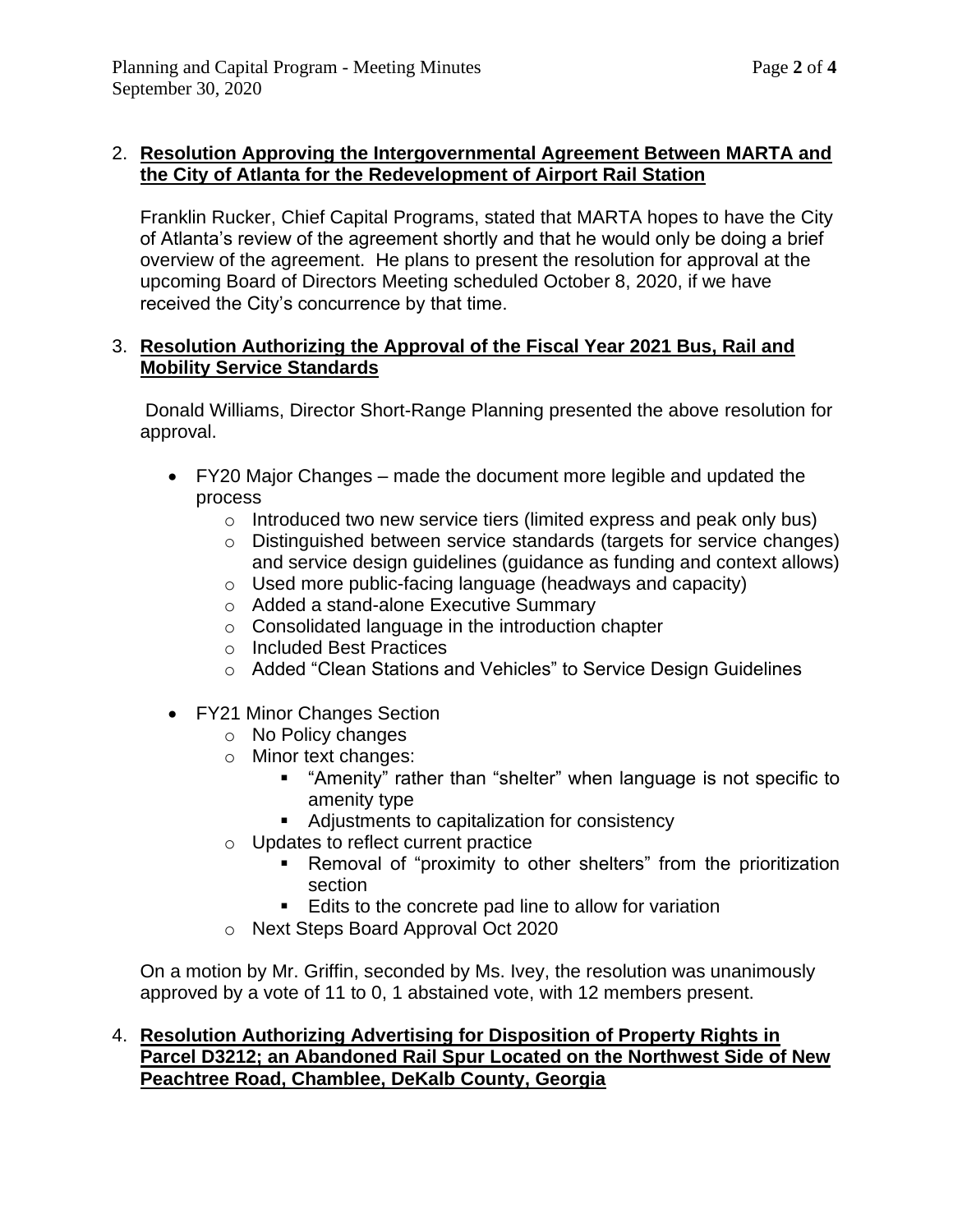Robin Boyd, Director of Real Estate, presented the above resolution for approval.

- Overview
	- o This parcel was acquired by MARTA in 1992
	- o Internal due diligence was done that determined that this property is no longer needed
	- o Federal interest in these property rights and FTA concurrence for sale has been requested
	- $\circ$  Although the total disposition area is almost 1/4 acres, it is narrow, oddly shaped, and equivalent to a wide sidewalk so therefore only has value to the two adjacent landowners

o

- Disposal Plan
	- o Description of Property Rights The subject property is located on the northwest side of New Peachtree Road about 350 feet west of Kristie Way in the City of Chamblee, DeKalb County, Georgia. The property is an abandoned railroad spur and has a curved shape. It contains 10,066 square feet or 0.231 acres.
	- o Availability of Property Rights The Authority owns the property in fee simple. The use of these property rights by others will not interfere with the MARTA system's effective operation and maintenance.

On a motion by Mr. Durrett, seconded by Mr. Ashe, the resolution was unanimously approved by a vote of 12 to 0 with 12 members present.

### 5. **Resolution Authorizing Execution of a License Agreement with New Cingular Wireless PCS LLC for a Monopole Located at Arts Center Rail Station**

Venus Kendall, Investment Associate, presented the above resolution for approval.

- Overview
	- $\circ$  On March 1, 1994, MARTA entered into a 25-year lease agreement with Bell South Mobility Inc. that expired on June 30, 2019
	- o At expiration, New Cingular Wireless PCS LLC, Lessee's successor by merger and corporate election, expressed their desire to enter a new long-term lease.
	- $\circ$  MARTA wishes to execute a license agreement with a five (5) year term.
	- o Because the TOD is expected to break ground before the end of the five years, both Licensor and Licensee have the right to early termination with ninety (90) days notice
	- o The FTA is interested in this station thru Grants GA-03-0008 and GA-03-0023 with 79% and 77% interest, respectively. MARTA will proceed to obtain FTA approval before any agreements are signed

On a motion by Mr. Ashe, seconded by Mr. Durrett, the resolution was unanimously approved by a vote of 12 to 0 with 12\* members present.